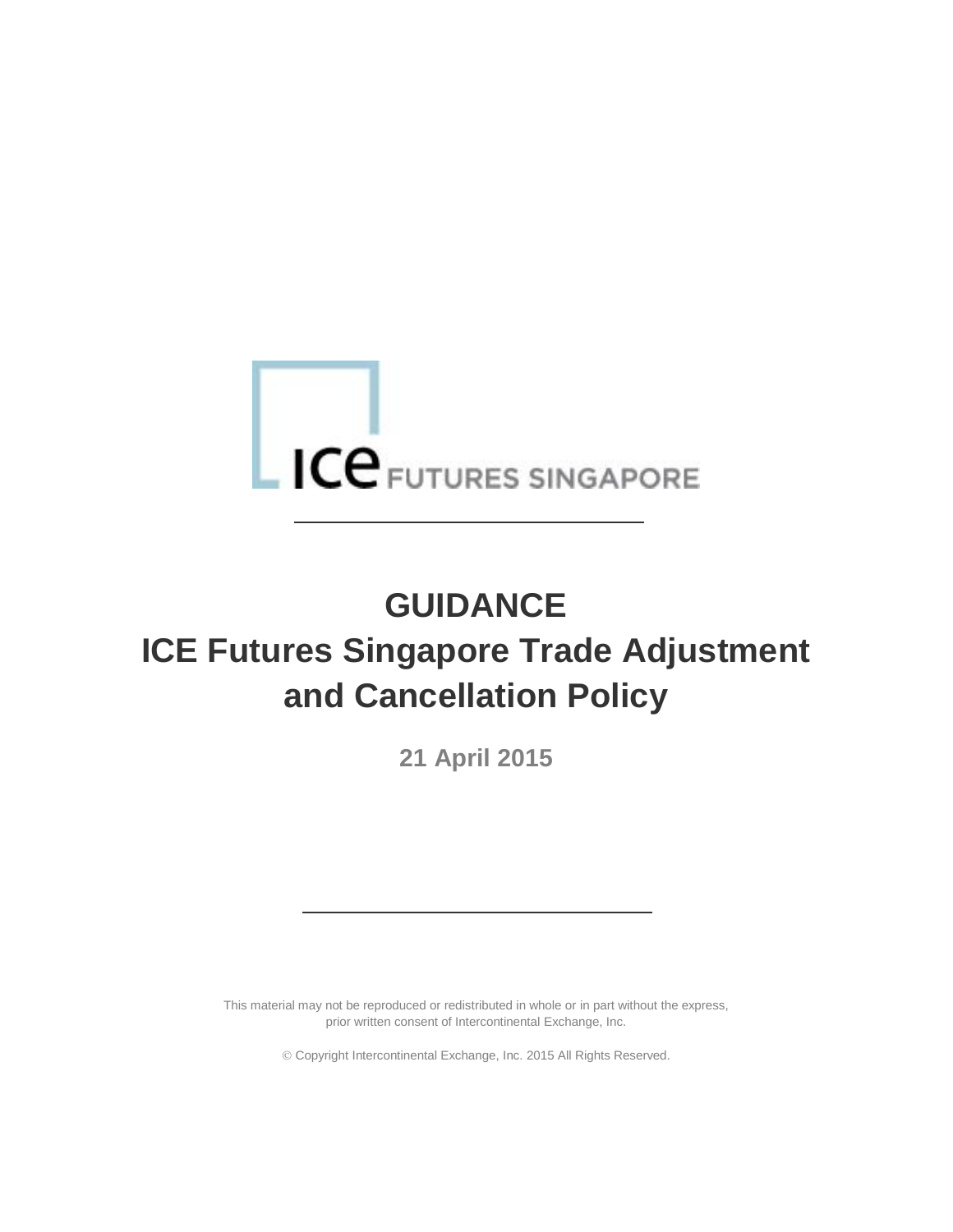# **Guidance - ICE Futures Singapore Policy on Trade Adjustment and Cancellation**

## **("Trade Adjustment and Cancellation Policy")**

ICE Futures Singapore (the "Exchange") considers it to be prudent to articulate fully guidance related to:

- 1. Preventing execution of trades at unrepresentative prices.
- 2. Any policies and procedures for the price adjustment or cancellation of trades. This includes clear guidance on criteria for price adjustment or trade cancellation and establishing proposed time limits for the identification, investigation and resolution of trade disputes.

#### **Determinants of the Trade Adjustment and Cancellation Policy**

The Exchange considers the main determinants of its Trade Adjustment and Cancellation Policy to be:

- a) While wholly accepting that trades executed substantially away from the prevailing Market price may damage user's confidence in the Market, the Exchange also considers it essential to the integrity of the Market that transactions, once executed, will stand and not be adjusted or cancelled arbitrarily.
- b) The Exchange is also mindful that trades, once executed, may trigger further trades and the subsequent adjustment or cancellation of the trigger may cause confusion and loss to other Market users who have acted in good faith.
- c) It is critical that decisions as to the validity of trades are made within narrow time frames and that the decision is communicated to the market without undue delay.

It should be noted that the Exchange has the unilateral right to cancel or adjust the price of any trade that is unrepresentative, including in instances where there has been no request from a market participant. Where applicable, the trade adjust facility will be the preferred method to resolve instances whereby transactions have taken place at an unrepresentative price. The Exchange reserves the right to consider all trade investigations on their individual merits, in doing so it shall endeavour to ensure that the policy set out is adhered to but reserves the right to and may amend this policy in light of the circumstances of each individual case in the interest of maintaining a fair and orderly Market.

The decision of the Exchange will be final.

#### **Exchange Controls**

The Exchange considers that systems and controls are important in reducing the likelihood of orders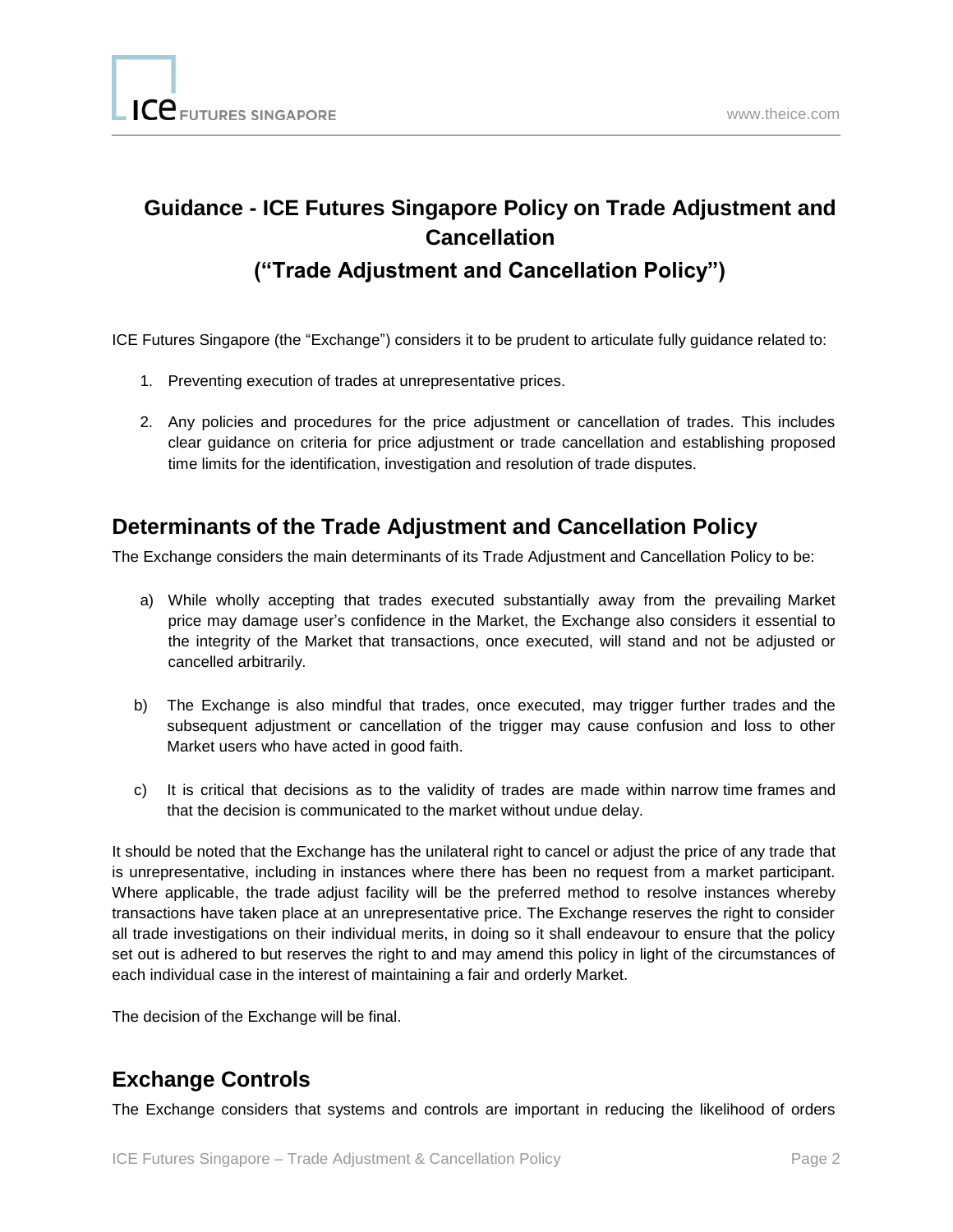entered in error, preventing the execution of trades at unrepresentative prices and reducing the Market impact of such trades. The Exchange considers that such systems and controls should be present at both Exchange level (on the ICE Platform itself and within the Exchange Rules) and at Member level. The Exchange considers that many of these systems and controls already exist at the Exchange level.

These include:

- a) ICE Platform configuration facilities:
	- i. price reasonability limits, set by the Exchange, which prevent the execution of trades outside the upper and lower level of these limits;
	- ii. volume reasonability limits, set by the Exchange, which prevent volumes above a certain level to be either designated for trading or traded;
	- iii. optional pre-confirmation messages which appear before the execution of all trades; and
	- iv. an option to designate the quantity that a user may wish to trade rather than trading the total quantity that is available to be traded at a specified price.
- b) The Rules, which provide the Exchange with an absolute discretion to delete orders, adjust trade prices, cancel trades or suspend the Market in the interests of maintaining a fair and orderly Market.
- c) The Rules, which require adequate systems and controls at Member level.

### **Defined No Cancellation Range**

A component of Market integrity is the assurance that once executed, except in exceptional circumstances; a trade will stand and not be subject to adjustment or cancellation. Any trades that do not have an adverse effect on the Market should be allowed to stand, even if executed in error.

The Exchange determines parameters above or below an Exchange set anchor price for each Contract within which a disputed trade will stand. Such parameters are known as a 'no cancellation range' (NCR).

If a trade takes place within the NCR and is disputed by a market participant, the trade will stand.

#### **Price Reasonability Limits**

The ICE Platform incorporates a price reasonability limit to prevent 'fat finger' type errors and is the amount the price may change in one trading sequence from the anchor price. These limits are set by the Exchange and may be varied without notice according to Market conditions. Beyond these limits, the ICE Platform will not execute limit or Market orders unless the Market moves to bring them within the reasonability limit.

Any trade executed at a price within this price reasonability limit but outside of the NCR for that Contract, if notified to the Exchange within the designated time period, shall be investigated by Market Supervision.

The price reasonability limits for each Contract necessarily will be flexible to take account of prevailing market conditions. It remains at the discretion of the Exchange to determine when such conditions apply.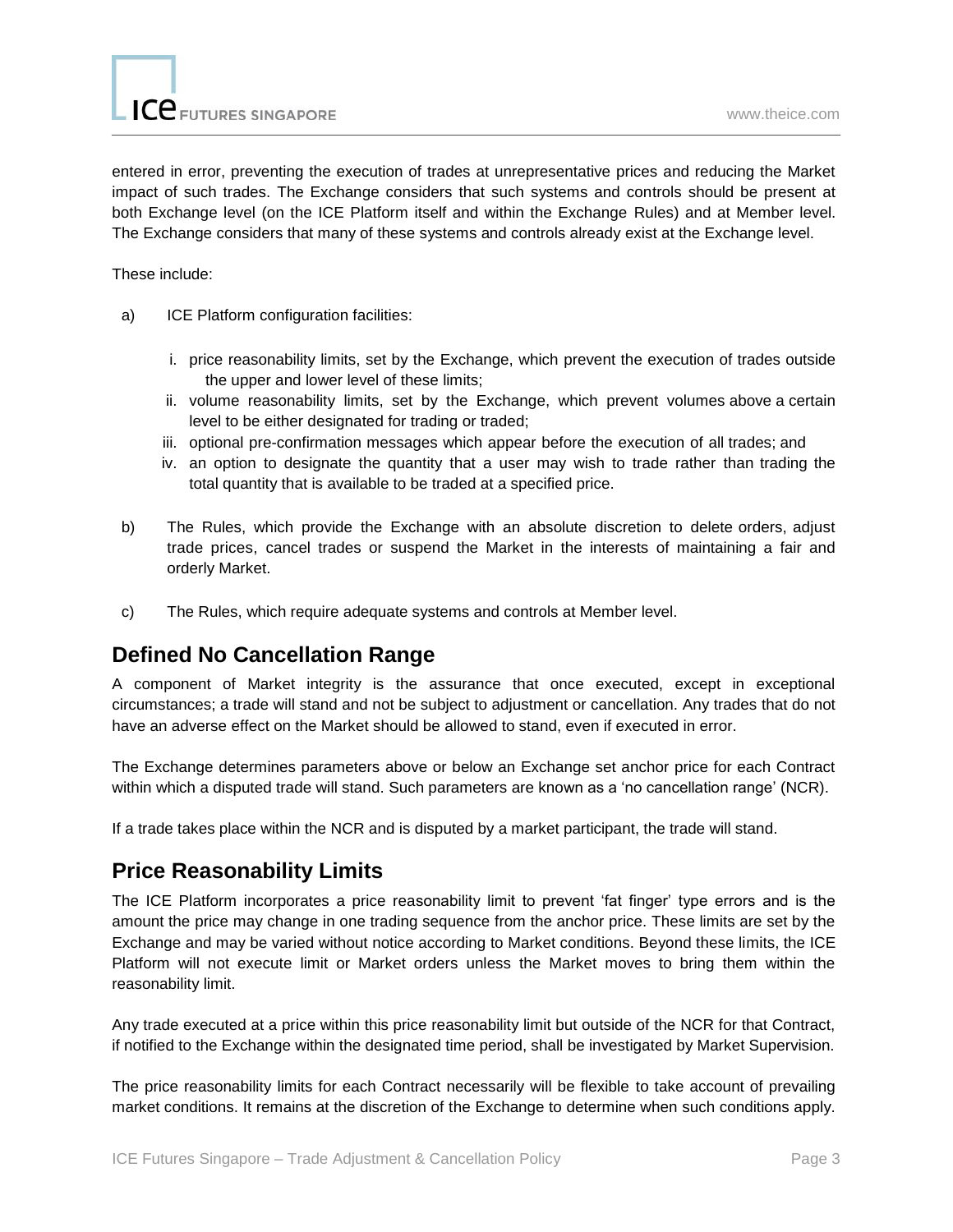The Exchange reserves its right to consider each trade under investigation on its individual merits and may therefore amend these price reasonability limits in light of the circumstances of each individual case and prevailing Market conditions.

### **Trade Investigations**

#### Commencement of Investigation

- a) Market Supervision may, in its absolute discretion, investigate a trade where:
	- i. a market participant (who may or may not be party to the trade) disputes the price of a trade and has notified the dispute to market supervision within 8 minutes from the time of the original trade; or
	- ii. Market Supervision determines that a trade may have been made at an unrepresentative price and where no notification has been received from a market participant.
- b) Market Supervision will notify the Market immediately, via the WebICE broadcast message, that a trade is under investigation; that a trade has been cancelled or the price of a trade has been adjusted, giving details of the trade including contract month, price and volume.
- c) Market Supervision shall not investigate a trade when a dispute has been notified in respect of the volume only. In such an event, the trade may be referred to the Market Oversight Committee, which may make further enquiries as to the validity of the trade.
- d) Trades executed within any applicable NCR will not, under normal circumstances, be adjusted or cancelled
- e) Trades executed within the price reasonability limit but outside the defined NCR Range may be reported to Market Supervision and investigated in accordance with the Rules.

#### Final Determination by Market Supervision

Where Market Supervision has made the decision that the trade being investigated, or any such consequential trades, were executed at an unrepresentative price, it may, in its absolute discretion

- i. adjust the price of the trade under investigation and consequential trades to a price that Market Supervision evaluates as fair market value at the time of execution, plus or minus the NCR for that Contract
- ii. cancel the trade under investigation and any such consequential trades; or
- iii. let the trade under investigation and any such consequential trades stand
- b) If the Exchange determines that the price of the trade under investigation or any such consequential trades is to be adjusted, the adjusted price may be: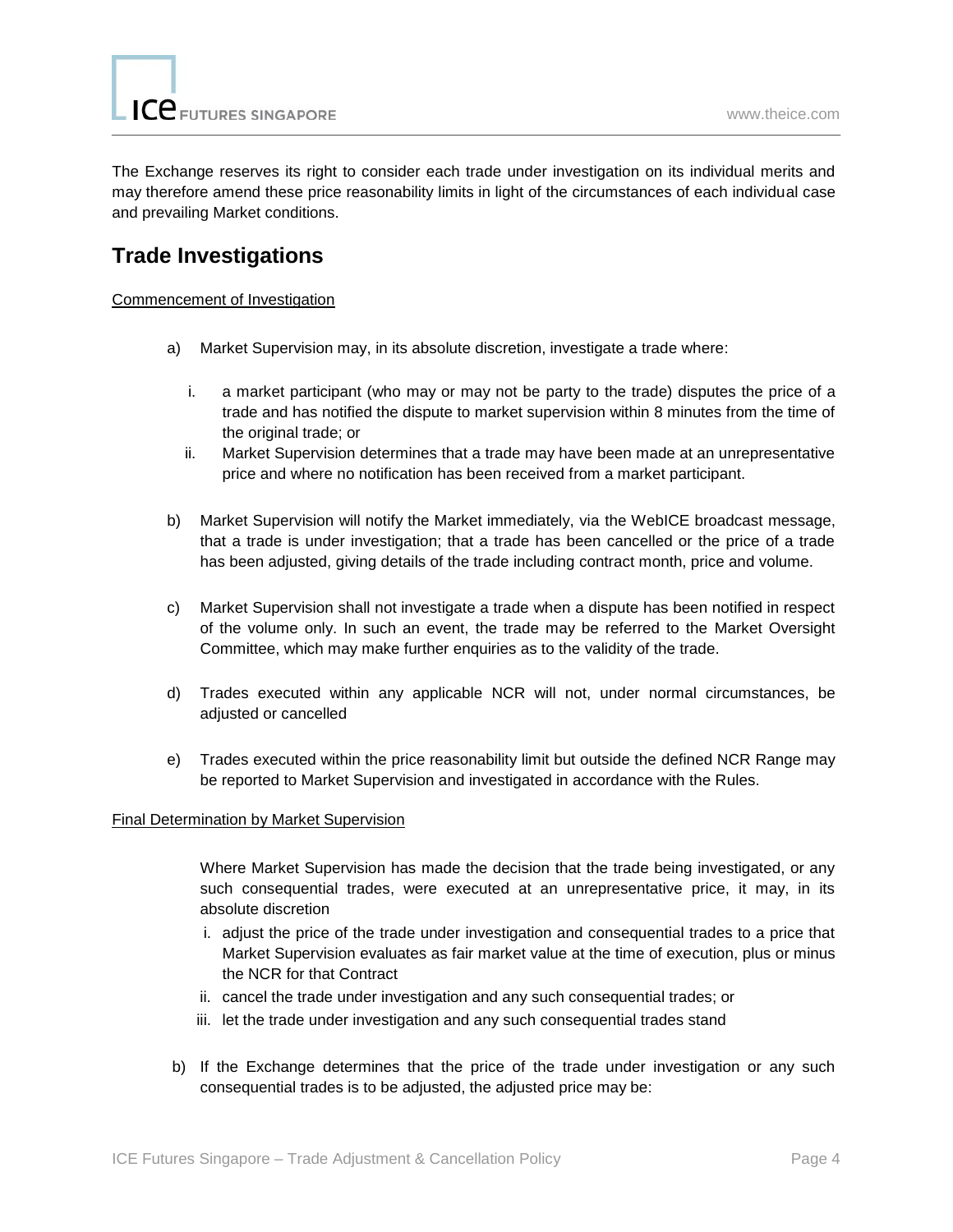- (i) outside the terms of the Limit Order for which the trade under investigation or any such consequential trades were executed, and, in such instances, the adjusted price shall be applied to the Limit Order despite being outside the order terms; or
- (ii) below the stop price of a buy Stop Order or above the stop price of a sell Stop Order, and, in such instances, the adjusted price shall be applied to the Stop Order despite the fact that the trade price sequence after any price adjustments would not have elected the Stop Order.
- c) In the event that there are a significant number of counterparties, transactions or contracts associated with the trade being investigated, or any other factor deemed relevant by the Exchange, Market Supervision has the authority to allow trades to stand or cancel trades rather than adjust prices. The decision of Market Supervision is final.
	- (i) If the Exchange determines that the price differential of a spread trade under investigation is unrepresentative of the market then the trade will be adjusted to the price differential at the time of execution plus or minus the NCR for that contract. The Exchange maintains the authority to allow spread trades to stand or cancel.
- d) The Exchange will make every attempt to ensure that a decision on whether the price of a trade under investigation will be adjusted; the trade will be cancelled; or will stand, be notified to the parties involved in the trade(s), and to the Market, as soon as reasonably possible after the time of the original trade.
- e) All post trade administrative actions, such as claims and allocations, will need to be completed as normal on any trade that has been subject to a price adjustment.
- f) Members are advised that any trade, whether adjusted, cancelled or allowed to stand, may be the subject of further investigation and possible disciplinary action if the Exchange suspects the trade was conducted for an improper purpose or otherwise in breach of the Rules.

#### **Factors considered when investigating a trade**

A swift resolution is paramount when investigating a trade. This preserves Market integrity and limits the possibility of consequential trades executed as a direct result of a trade executed at an unrepresentative price.

In determining whether a trade has taken place at an unrepresentative price, certain factors will be taken into account. They may include, but not be limited to:

- ♦ price movement in other delivery months of the same contract;
- ♦ current market conditions, including levels of activity and volatility;
- ♦ time period between different quotes and between quoted and traded prices;
- ♦ information regarding price movement in related contracts, the release of economic data or other relevant news just before or during electronic trading hours;
- ♦ manifest error;